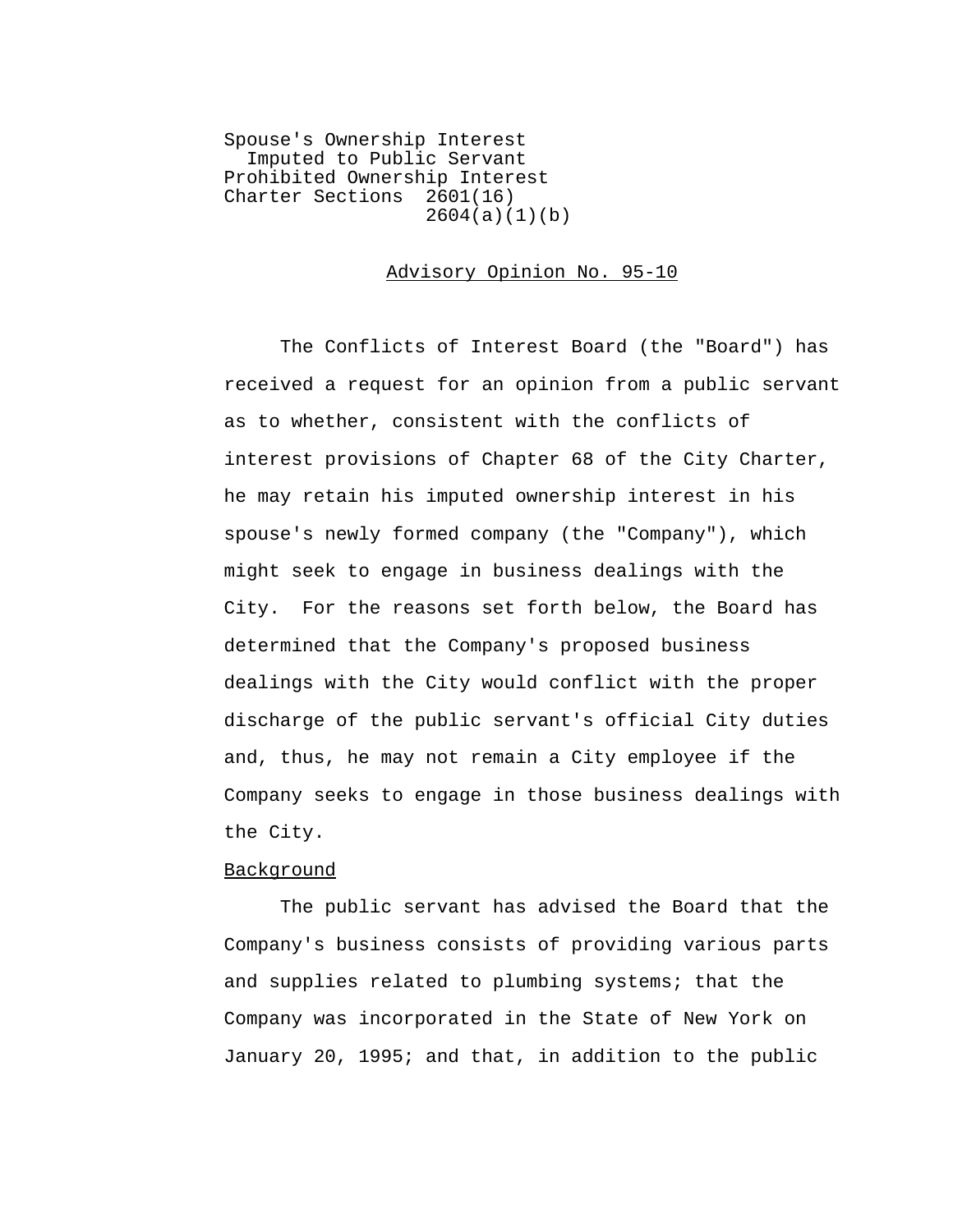servant's spouse having an ownership interest in the Company, she serves as its president. The public servant has stated that he is not involved in any way with the Company's business,  $i.e.,$  he neither holds a position with the Company nor performs any work for the Company. The Company presently has no business dealings with the City; however, the Company would like to bid on contracts with two City agencies, neither of which is the City agency which employs the public servant. The public servant has also advised the Board that the Company intends to pursue business with private companies, as well as with non-City government entities, and that the anticipated City business is a small percentage of the Company's overall activity. Discussion

Charter Section  $2604(a)(1)(b)$  prohibits a regular, full-time City employee from having an ownership interest in a firm which is engaged in business dealings with the City. The definition of an "ownership interest" includes an interest held by the public servant, the public servant's spouse or the public servant's unemancipated child. See Charter Section 2601(16). The public servant in this case is therefore deemed to have an ownership interest in a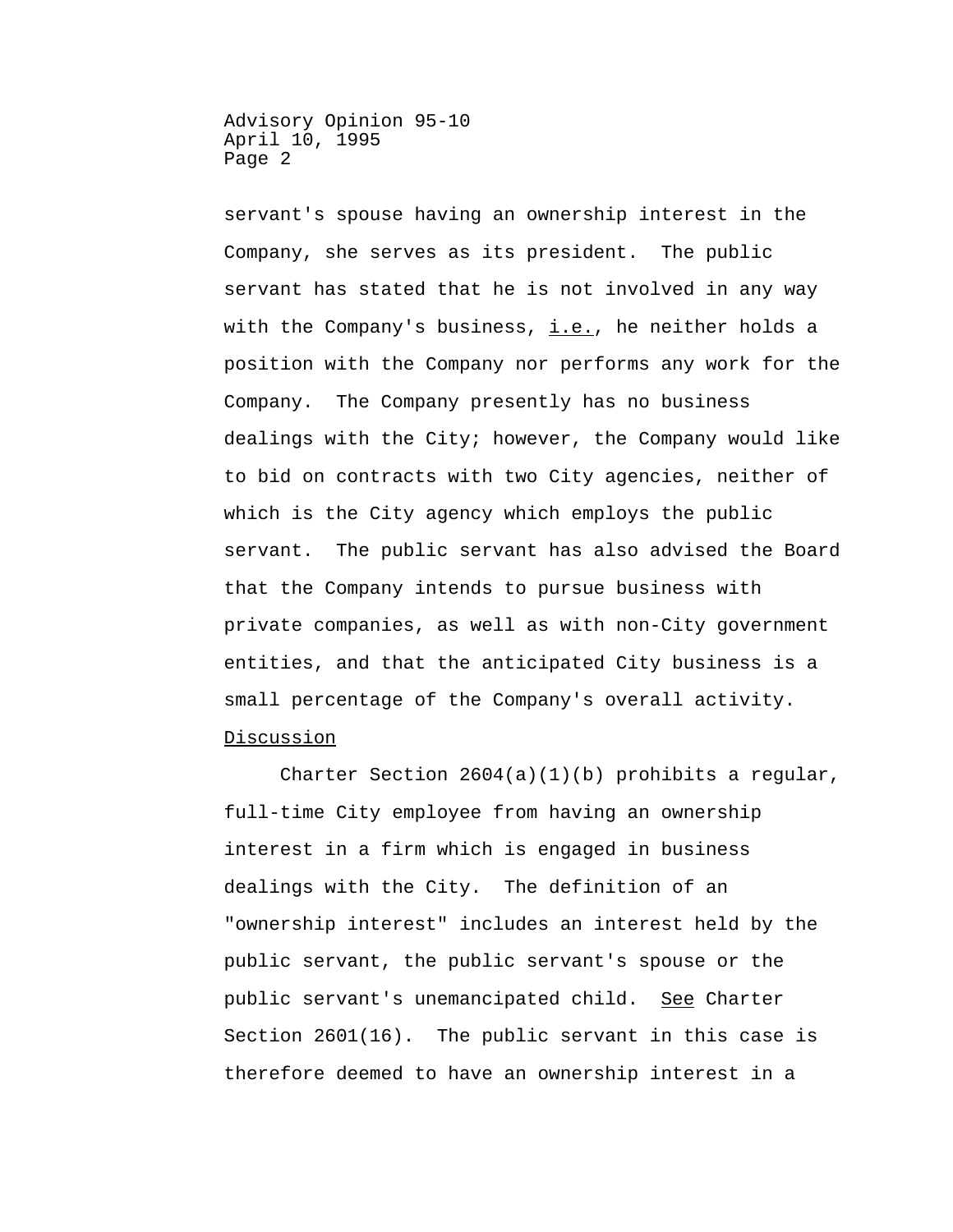firm which seeks to engage in business dealings with the City, and this ownership interest is prohibited by Charter Section  $2604(a)(1)(b)$ . In such a situation, Chapter 68 provides that, under certain circumstances, a public servant may disclose the ownership interest to the Board and comply with its order, which would either require the public servant to divest the interest or, under certain conditions, permit the public servant to retain the interest. See Charter Section 2604(a)(3).

When the public servant discloses an interest to the Board pursuant to Charter Section  $2604(a)(3)$ , the Board then issues the aforementioned order, setting forth its determination as to whether or not such interest, if maintained, would be in conflict with the proper discharge of the public servant's official duties. In making such determination, the Board takes into account the nature of the public servant's official duties, the manner in which the interest may be affected by any action of the City and the appearance of conflict to the public. See Charter Section 2604(a)(4).

The circumstances of this case indicate that the public servant does not appear to be in a position to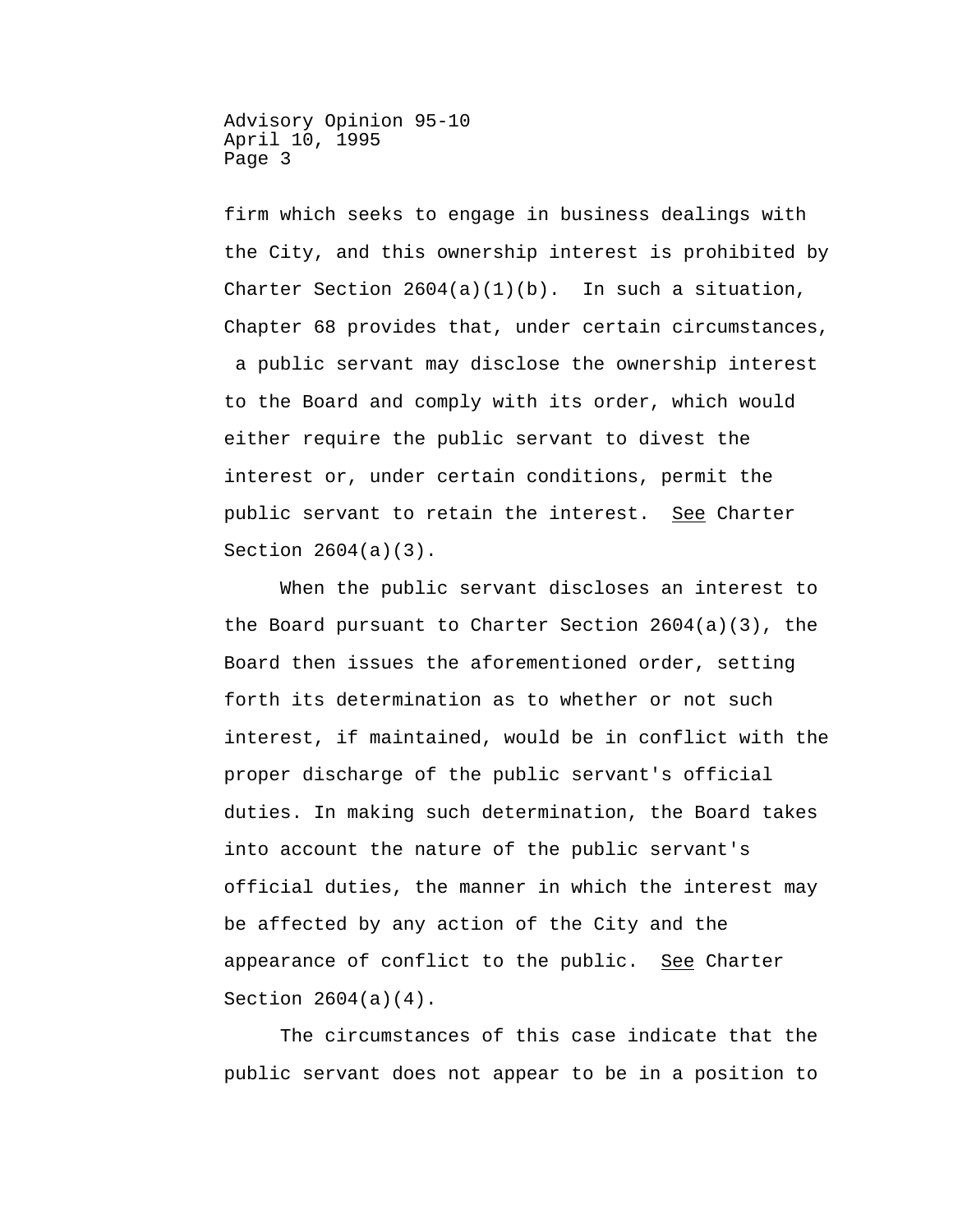assist the Company by, for example, making decisions affecting the Company or steering business to the Company. However, the Company is a newly formed corporation, incorporated in January 1995, in which the public servant has an imputed ownership interest. The close proximity in time of the Company's incorporation and its subsequent pursuit of City business under these circumstances gives rise to an appearance that the Company was established with the intention of actively soliciting business with the City. Furthermore, it might also create the appearance that the Company was formed to take advantage of the public servant's official City position. Although the public servant has stated that he is not in a position to take any official action which would affect the Company, this does not entirely mitigate the appearance problem. Conclusion

For the reasons stated above, the Board has determined, that the Company's proposed business dealings with the City would conflict with the proper discharge of the public servant's official duties since such dealings might create an appearance of impropriety, as described above. Accordingly, the Board has determined that the public servant may retain